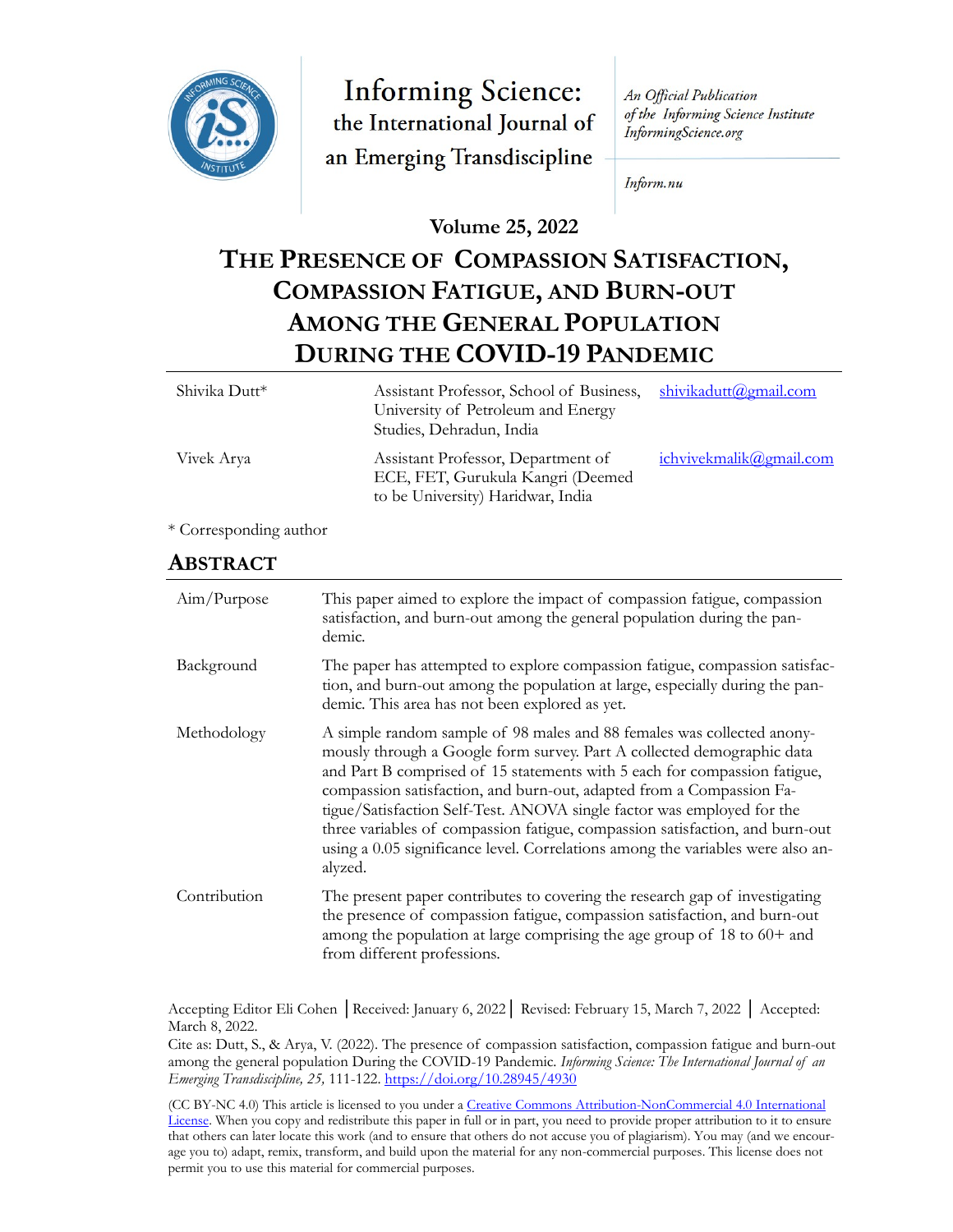Compassion Fatigue, Compassion Fatigue, and Burn-out During the Pandemic

| Findings          | The findings revealed significant differences in the levels of compassion fa-<br>tigue, compassion satisfaction, and burn-out in the population at large during<br>the pandemic.                          |
|-------------------|-----------------------------------------------------------------------------------------------------------------------------------------------------------------------------------------------------------|
| Impact on Society | The paper addresses issues in society at large.                                                                                                                                                           |
| Future Research   | The findings can be further strengthened by extending it to a larger sample<br>size across different nations and, specifically, studying gender differences dur-<br>ing such adverse pandemic situations. |
| Keywords          | compassion fatigue, compassion satisfaction, burn-out, general population,<br>pandemic (COVID-19)                                                                                                         |

### **INTRODUCTION**

"All of us who attempt to heal the wounds of others will ourselves be wounded; it is, after all, inherent in the relationship" (Figley, 2002).

Compassion fatigue depicts a feeling of exhaustion on all levels – physical, emotional, and spiritual – as stated by Braunschneider (2013). Compassion fatigue is defined by Figley (1995), world-renowned traumatologist, as "the cost of caring" and "the deep physical, mental, and spiritual toll of caring", resulting from rigorous day-to-day working in a care-giver environment. Nearly three decades ago, the term "compassion fatigue" was introduced by Joinson (1992), in the context of studying burnout in nurses and came up with the term to explain the "loss of the ability to nurture" among nurses. Long-term exposure implies a continuous sense of duty for the care of the sufferer and the distressed over a prolonged length of time writes Figley (1995, p. 6) in his landmark work. Compassion fatigue is considered to be a consequence of secondary traumatic stress, according to Stamm (2009), a well-known professor and researcher in the area of traumatic stress and burn-out.

Compassion satisfaction and burn-out are two more related notions to compassion fatigue. The phrase "compassion satisfaction" was introduced by Stamm (2002, 108) to explain the feelings of increased motivation and satisfaction which arise from aiding those who are struggling. The concept of "burn-out" was worked on in the 1970s by American psychologist Freudenberg (Fontes, 2020), who explained how stress and high ethics in "assisting" occupations like nurses and doctors, who devote themselves to others and eventually wind up "burned-out". Demerouti et al. (2001) suggested that stressful job demands lead to physical and emotional fatigue, whereas low job resources cause disengagement and low motivation in the workplace. Compassion fatigue differs from burn-out in that the former occurs as a result of working with trauma victims, whereas the latter occurs as a result of being overworked and experiencing occupational stress.

This paper reviews the research on compassion fatigue, compassion satisfaction, and burn-out, as well as the implications from a transdisciplinary perspective for the general public during a pandemic. It examines the incidence of compassion fatigue, compassion satisfaction, and burn-out among the public at large, which includes men and women in the age group of 18 and above from different professions. A Google survey was randomly distributed to individuals in different professions. The intention was to study the general population during the pandemic, as COVID-19 has affected each individual, and not only the frontline workers or individuals from the medical and mental health profession. The findings will give insight for researchers to explore this area of research further and how to work on compassion fatigue, compassion satisfaction, and burn-out in the population at large.

This paper attempts to explore compassion fatigue, compassion satisfaction, and burn-out among the general population, especially during the pandemic, making it trans-disciplinary in nature, involving medicine, social psychology, and public health. Transdisciplinary emerged with Informing Science in the late 1990s to enhance collaboration and communication among different disciplines. *Informing*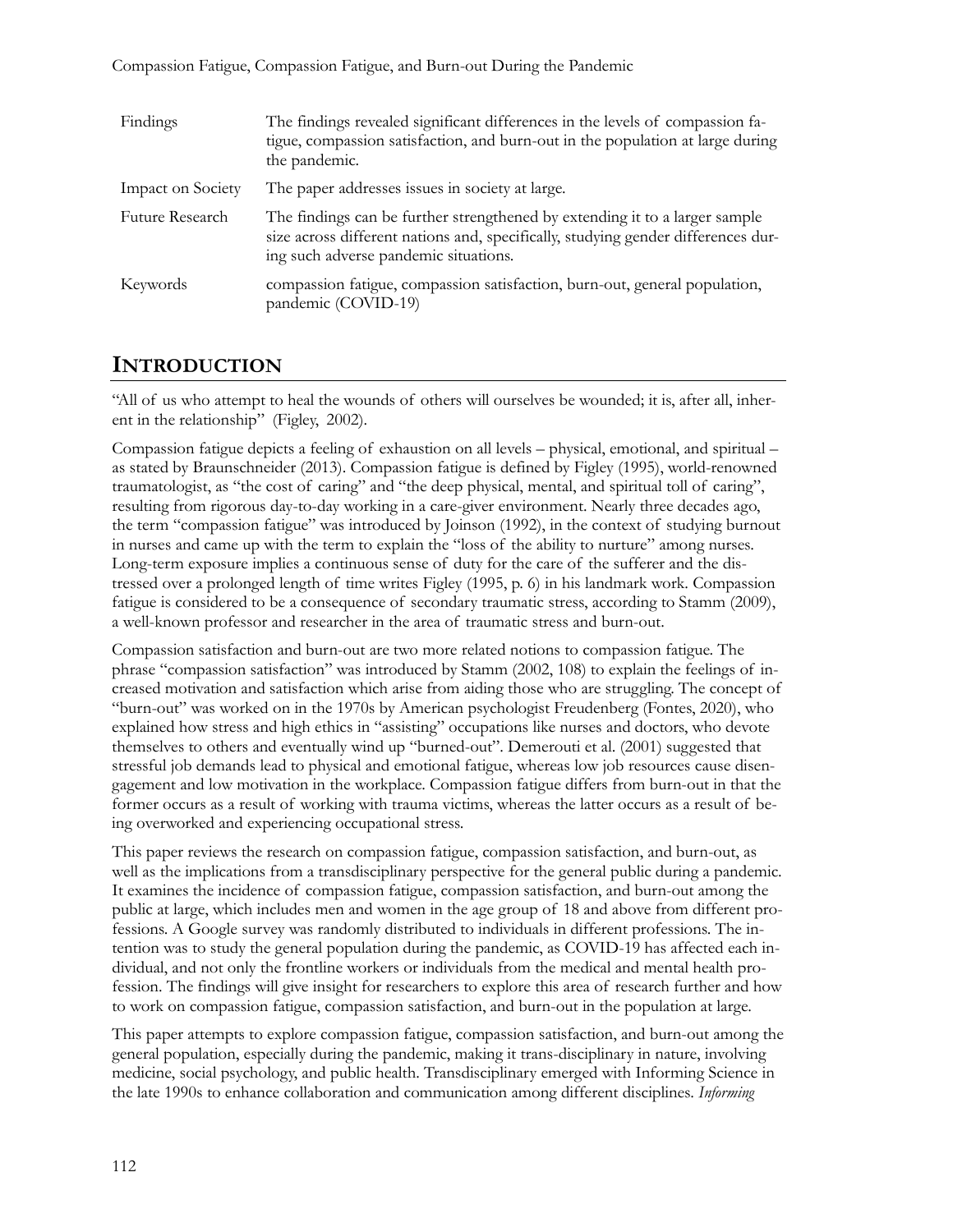*Science: The International Journal of an Emerging Transdiscipline* has been actively involved in collaborating with different disciplines as discussed by Gill (2015). The pandemic has made the general population serve as caregivers for their family members due to the paucity of trained medical support staff.

Figure 1 shows the compassion fatigue process, which is a model for predicting and preventing compassion fatigue.



**Figure 1. The compassion fatigue process (Figley & Roop, 2006)**

#### **REVIEW OF THE LITERATURE**

Empathy, or the ability to comprehend others, and compassion, or knowledge of others' pain and wish to alleviate it (Oxford Learner's Dictionary, n.d.), are both common and required skills for people working in health care settings. Trying to understand others in distress, on the other hand, can be emotionally exhausting for mental health professionals (Thompson et al., 2014). Compassion fatigue is caused by the negative effects of caring. Figley (2013) reviewed traumatology literature and found out that people who treat trauma patients also become traumatized resulting in compassion fatigue.

Franza et al. (2020) undertook a study on the influence of compassion fatigue, burn-out, and hopelessness in health care experiences during COVID-19. The Compassion Fatigue Scale, Care-giver Burden Inventory, Professional Quality of Life Scale, and Beck Hopelessness Scale evaluation questionnaires were used to assess stress levels, compassion fatigue, burn-out, and hopelessness in 102 health workers from various disciplines. In various groups, high compassion fatigue and burn-out percentages were discovered. Higher educational levels may shield workers from developing high levels of work stress, whereas some professional figures have the highest degrees of hopelessness. The higher scores in the data were obtained during the pandemic.

Circenis and Millere (2011) used quantitative approaches to determine the presence of compassion fatigue and burn-out syndrome, as well as other contributing factors, in the working environment of Latvian nurses. Demographic questionnaire, Professional Quality of Life Scale, Compassion Satisfaction and Fatigue Version 5 (ProQOL R-V), Maslach Burnout Inventory, and questionnaire on contributory elements in the working environment of nurses were utilized as data collection instruments. The study sample consisted of 129 female nurses from several hospitals in Latvia, employing descriptive statistics and Pearson's correlation to come up with a solution. A p-value of  $p \le 0.01$  was set and SPSS was used for data analysis. The presence of compassion fatigue and burn-out was indicated in the findings.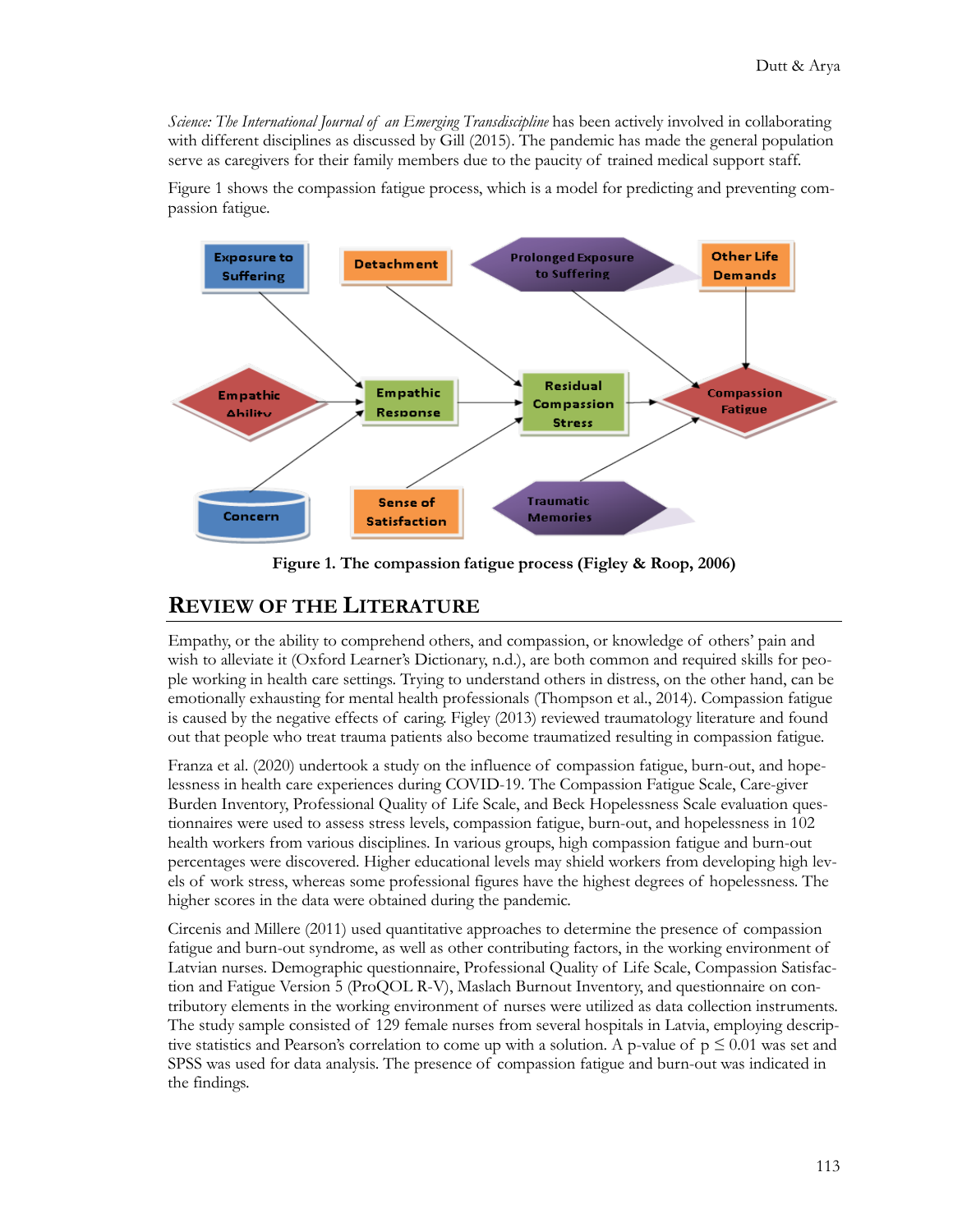Compassion fatigue and compassion satisfaction among psychologists were investigated by Dehlin and Lundh (2018). Two criteria were highlighted in the research as potentially protecting against the development of compassion fatigue and facilitating the development of compassion satisfaction: (i) availability to supervision, and (ii) a reflective perspective. An online survey was sent to two restricted Swedish Facebook groups of psychologists, and 383 professional psychologists (320 women and 63 men) responded with complete data. Both variable-oriented and person-oriented analyses were performed. The findings revealed that reflective stance and compassion fatigue have a nonlinear and multidimensional relationship, as indicated in correlational and cluster analyses.

Hansen et al. (2018) investigated whether feelings and empathy result in compassion fatigue or satisfaction. The study included 253 nursing and behavioral students (211 women, 41 men, and one unidentified). The first section of the questionnaire concentrated on the short-term implications of empathy, while the second portion focused on the long-term consequences. With time perspective and circumstance type as variables, a 2\*2 factorial design was used. The findings of these investigations revealed that people's judgments of the impacts of feeling and empathy, whether positive or negative, differed. The empathizer became stronger with time towards the situations which earlier caused stress.

Weintraub et. al. (2016) investigated compassion fatigue, burn-out, and compassion satisfaction to determine their prevalence in neonatologists in the United States and identify predictors for these phenomena. A modified compassion fatigue and self-satisfaction exam was emailed to 1,258 neonatologists across the United States with 433 completed replies being used as a sample. With compassion fatigue, compassion satisfaction, and burn-out as potential predictors, multivariable logistic and linear regression models were built. The prevalence rates for compassion fatigue, compassion satisfaction, and burn-out were 15.7, 20.8, and 21.9 respectively, indicating that compassion fatigue and burn-out may have an impact on emotional well-being and mental health, revealing that compassion fatigue and burn-out influenced both emotional well-being and professional work output of the neonatologists.

Burnett and Wahl (2015) studied the relationships among resilience and compassion fatigue, burnout, and compassion satisfaction in a convenience sample of 159 disaster behavioral health and emergency responders. The researchers used a 30-item Professional Quality of Life Scale, a 14-item Resilience Scale, and a demographic questionnaire. Of the individuals, 72% felt compassion fatigue, 19% suffered burn-out, and 22% had high resilience, according to the data. Compassion fatigue and burn-out showed a substantial negative correlation, while compassion satisfaction and resilience showed a significant positive correlation. The results of the mediation analysis indicated that resilience plays a moderate yet important role in compassion fatigue and burn-out.

Park et. al. (2021) explored burn-out and psychological distress among 62 psychology graduate students. The findings indicated that 60% of the participants met the criteria for burn-out and 1 in 3 students met the criteria for psychological distress. The participants also reported high levels of social support and its importance in well-being enhancement.

The impacts of work stress, compassion fatigue, compassion satisfaction, and burn-out in clinical nurses were studied by Lee and Yom (2013). Data were evaluated using frequencies, mean, SD, t-test, ANOVA, correlation, and multiple regression on 268 nurses from two general hospitals in Seoul and Gyunggi province. The findings revealed that compassion fatigue had a substantial positive effect on burn-out, compassion satisfaction had a negative effect, and burn-out was caused by work stress and compassion fatigue.

Ray et al. (2013) studied compassion fatigue, compassion satisfaction, work-life balance, and burn-out among frontline mental health professionals (FMHP). This study used a non-experimental, predictive survey design. A convenience sample of 430 FMHP was selected and sent a survey form. The goal of this cross-sectional, non-experimental study was to see how compassion satisfaction, compassion fatigue, work-life situations, and burn-out affect FMHPs. The Areas of Work Life Survey, the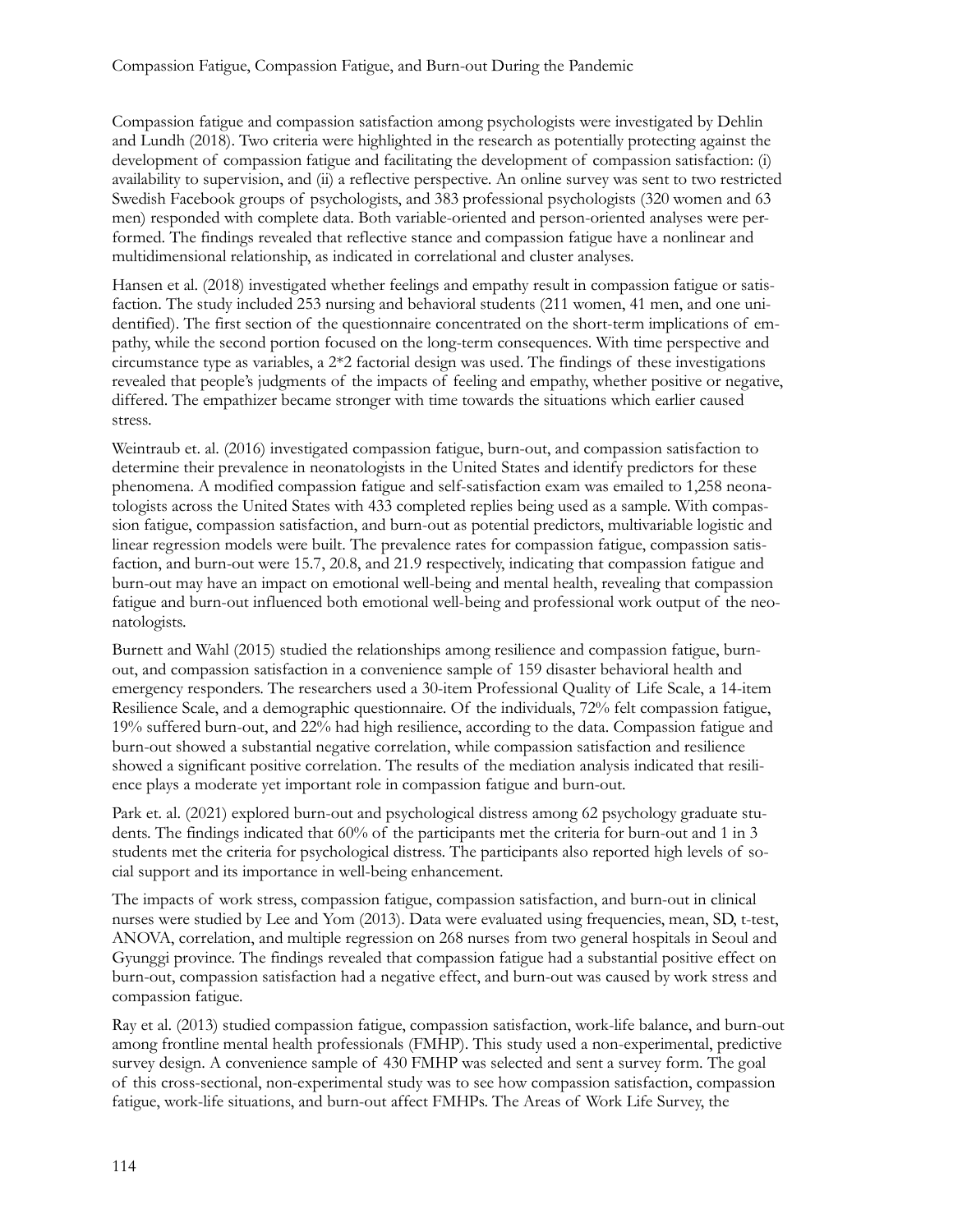Professional Quality of Life Revision IV (ProQOL), and the Maslach Burnout Inventory along with demographic information were filled by 169 FMHPs. Low burn-out and a high level of compassion satisfaction were indicated in FMHPs along with low levels of compassion fatigue.

Huggard and Dixon (2011) carried out research to investigate if doctors suffer from compassion fatigue. An anonymous questionnaire containing the ProQOL measure was completed by a self-selected sample of 253 doctors working in four locations across New Zealand and training in a variety of specialties. The tool assesses compassion fatigue, burn-out, and compassion satisfaction. According to the findings, 17.1% of the participants were at risk for compassion fatigue, as indicated by a high score on the ProQOL's compassion fatigue subscale, and 19.5% were at risk for burn-out. These findings indicate that clinicians should use prudence towards the demanding emotional areas of patient care following the September 11, 2001, terrorist attack on the World Trade Center.

Adams et al. (2006) conducted a survey on a randomly selected sample of 600 social workers in New York City to assess the psychometric properties of a compassion fatigue scale and to examine the predictive validity of the scale. The questionnaires were mailed, and 286 responses were generated. The scale's predictive value was determined using a 10-point Likert scale. The predictive efficacy of the compassion fatigue measures, burn-out, and secondary trauma were studied in a multivariate model. The regression analysis indicates decreased burn-out, secondary trauma, and compassion fatigue. Psychological distress was evident despite controlling demography, exposure to stress, and psychological factors.

#### RESEARCH GAP

The review of the literature reveals several studies have been conducted using doctors by Huggard and Dixon (2011), health workers by Franza et al. (2020), and nurses by Circenis and Millere (2019). Dehlin and Lundh (2018) explored compassion fatigue in professional psychologists and Weintraub et al. (2016) investigated compassion fatigue, compassion satisfaction, and burn-out in neonatologists. Similarly, counselors, caregivers, mental health workers, and frontline workers also were studied by various researchers as mentioned in the review of the literature. All the above studies indicate an obvious need to cover the research gap of investigating the presence of compassion fatigue, compassion satisfaction, and burn-out among the population at large comprising the age group of 18-60+ and from different professions such as students, workers, housewives, businessmen, and retired people and not only belonging to medical or associated areas, especially during the COVID-19 pandemic. The present study will pave the way for further research in this area.

#### **METHODOLOGY**

The objective of this research was to analyze the presence of compassion fatigue, compassion satisfaction, and burn-out among the general population during the COVID-19 pandemic.

#### HYPOTHESIS

**H0:** There is no significant difference in the levels of compassion fatigue, compassion satisfaction, and burn-out among the general population during the pandemic.

**H1:** There is a significant difference in the levels of compassion fatigue, compassion satisfaction, and burn-out among the general population during the COVID-19 pandemic.

#### **VARIABLES**

The independent variables were compassion fatigue, compassion satisfaction, and burn-out. Participants' responses formed the dependent variable in this study.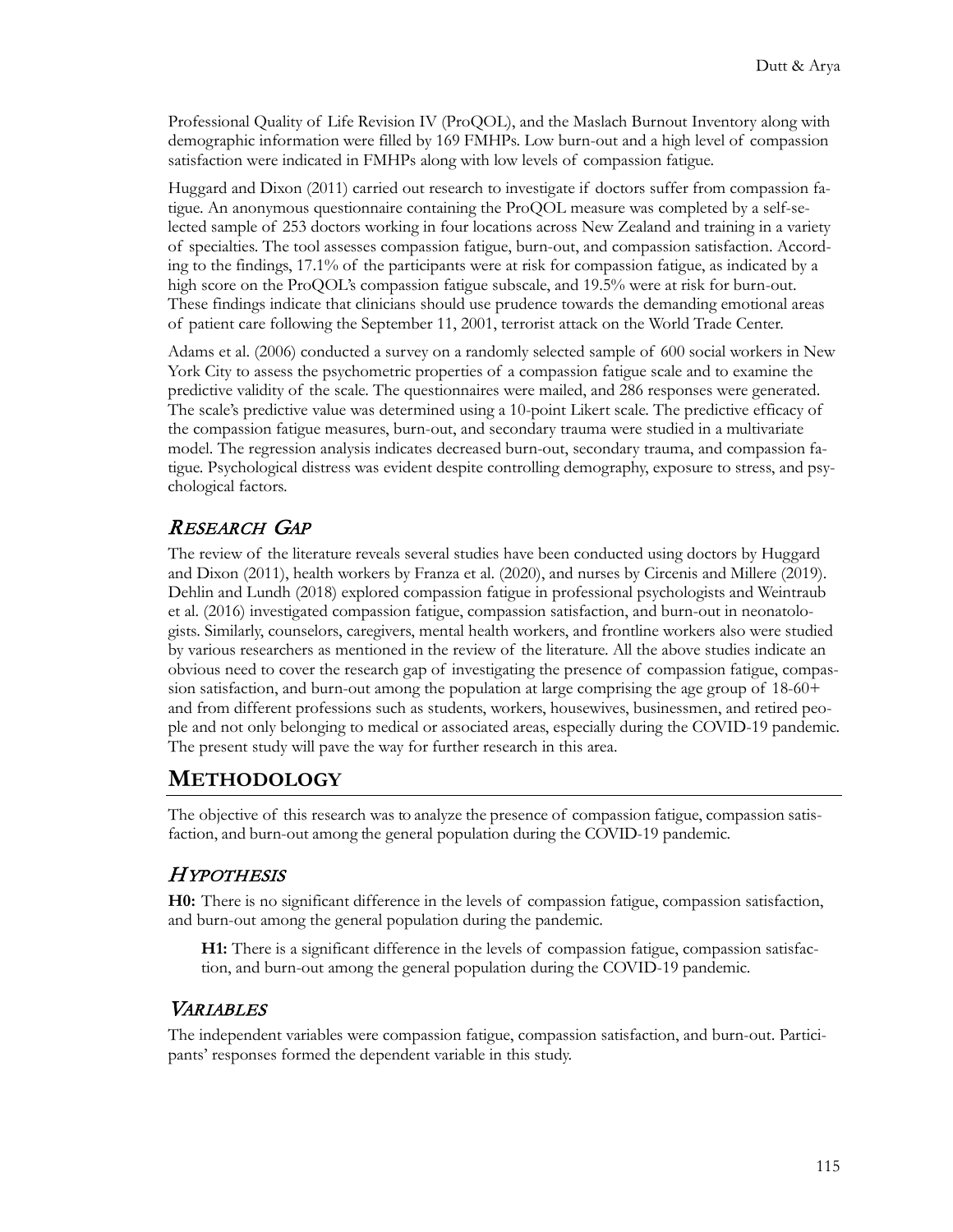#### **SAMPLING**

The study used a random sample of 98 Indian males and 88 females, collected anonymously through a Google form survey, sent via an electronic medium. Part A collected the demographic details such as age, gender, and profession. Part B comprised 15 statements with 5 each for compassion fatigue, compassion satisfaction, and burn-out, adapted from the Compassion Fatigue/Satisfaction Self-Test (Figley & Stamm, 1996). A six-point Likert scale was employed (ranging from 0=never to 5=very often), which is the same as used in the Compassion Fatigue/Satisfaction Self-test (CFST). Figley and Stamm [\(1996\)](https://link.springer.com/article/10.1007/s10615-007-0091-7#ref-CR28) more fully developed the CFST with the addition of a series of positively oriented questions paralleling the negative orientation of the compassion fatigue items, resulting in a 66-item instrument. The addition of positively oriented items was intended to measure compassion satisfaction. Pilot work on this revised version of the CFST was conducted and provided good evidence of reliability with internal consistency alphas of the three subscales as follows: compassion satisfaction (0.87), burn-out (0.90), and compassion fatigue (0.87) (Stamm, 2002). Continued development of this version of the CFST has resulted in a renamed instrument, the Professional Quality of Life Scale (ProQOL).

### **RESULTS**

Individual survey responses from 186 participants were exported from the Google form into an Excel spreadsheet and coded for statistical purposes. Table 1 shows the demographic details. Table 2 depicts the qualitative data, Tables 3 and 4 show the summary data and ANOVA analysis respectively while correlation values between compassion fatigue, compassion satisfaction, and burn-out are shown in Table 5. ANOVA single factor was employed for the three variables of compassion fatigue, compassion satisfaction, and burn-out using a 0.05 significance level. Correlations among the variables were also analyzed.

| Gender            |            |         | Male      |                 | Female    |               |  |
|-------------------|------------|---------|-----------|-----------------|-----------|---------------|--|
|                   | Frequency  |         | 98        |                 | 88        |               |  |
|                   | Percentage |         | 53%       |                 |           | 47%           |  |
| AGE               |            |         | $26 - 35$ | $36 - 45$       | $46 - 60$ | $60 \&$ above |  |
|                   | Frequency  | 88      | 28        | 38              | 26        | 6             |  |
|                   | Percentage | 48%     | 15%       | 20%             | 14%       | $3\%$         |  |
| <b>PROFESSION</b> |            | Student | Working   | <b>Business</b> | Housewife | Retired       |  |
|                   | Frequency  | 88      | 70        | 14              | 12        | 2             |  |
|                   | Percentage | 48%     | 37%       | $7.5\%$         | $6.5\%$   | $1.1\%$       |  |

**Table 1. Demographic data**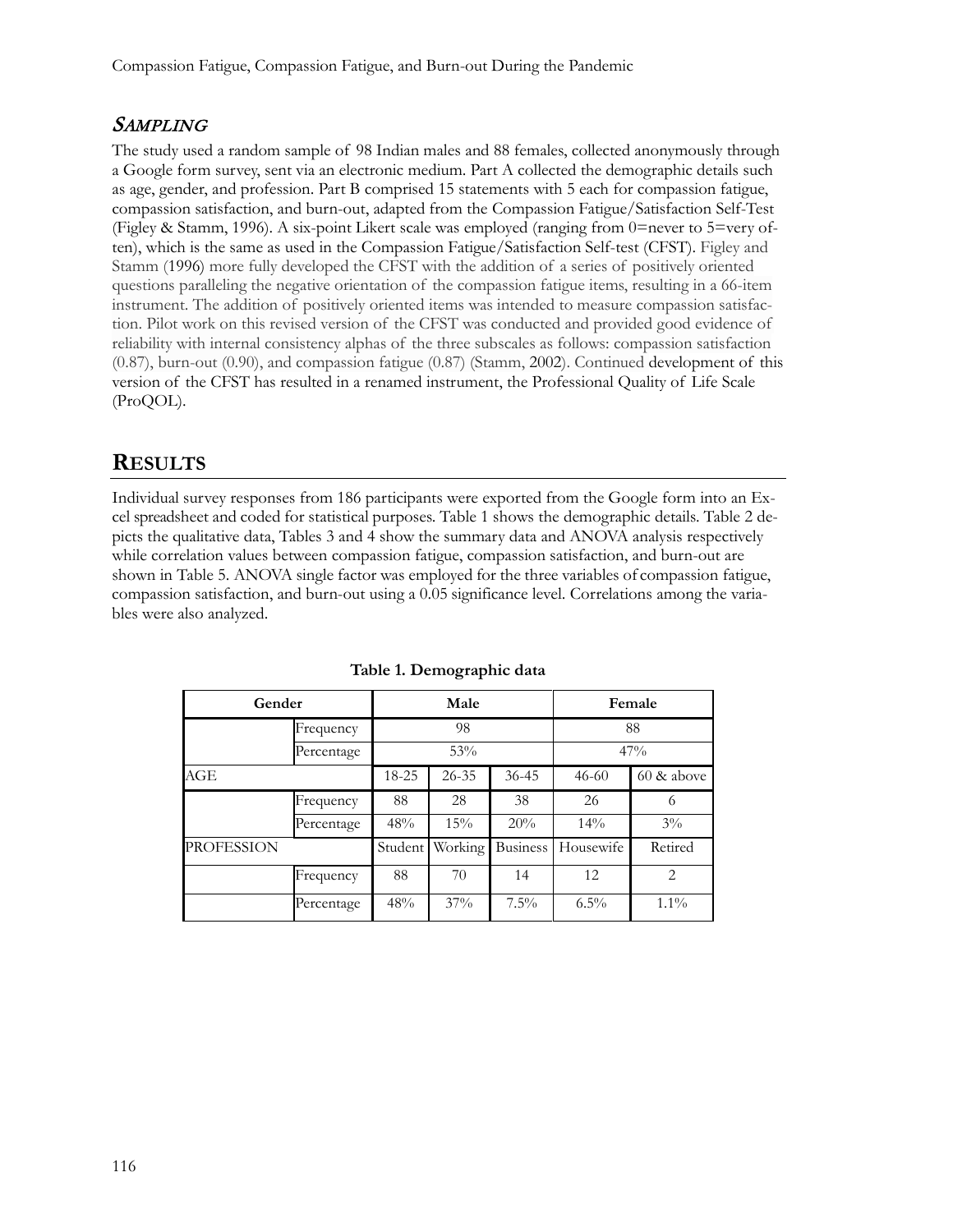|                                                                                                           | Scale description   |               |                       |                          |              |                      |
|-----------------------------------------------------------------------------------------------------------|---------------------|---------------|-----------------------|--------------------------|--------------|----------------------|
|                                                                                                           | <b>Never</b><br>(0) | Rarely<br>(1) | A few<br>times<br>(2) | Somewhat<br>often<br>(3) | Often<br>(4) | Very<br>often<br>(5) |
| Statement for compassion satisfaction                                                                     |                     |               |                       |                          |              |                      |
| I feel invigorated after working with those I<br>help.                                                    |                     |               |                       |                          |              |                      |
| Frequency                                                                                                 | 12                  | 32            | 42                    | 36                       | 42           | 22                   |
| Percentage                                                                                                | $6\%$               | 17%           | 23%                   | 19%                      | 23%          | 12%                  |
| I have good peer support when I need to<br>work through a stressful situation                             |                     |               |                       |                          |              |                      |
| Frequency                                                                                                 | 6                   | 20            | 38                    | 40                       | 44           | 38                   |
| Percentage                                                                                                | 3.2                 | 10.8          | 20.4                  | 21.5                     | 23.7         | 20.4                 |
| I am pleased with how I am able to keep up<br>with helping techniques and protocols                       |                     |               |                       |                          |              |                      |
| Frequency                                                                                                 | $\overline{2}$      | 12            | 46                    | 34                       | 70           | 22                   |
| Percentage                                                                                                | $1\%$               | $6\%$         | 25%                   | 18%                      | 38%          | $12\%$               |
| I feel connected to others                                                                                |                     |               |                       |                          |              |                      |
| Frequency                                                                                                 | $\theta$            | 2             | 44                    | 26                       | 62           | 52                   |
| Percentage                                                                                                | $0\%$               | $1\%$         | 23.7%                 | 14%                      | 33.3%        | 28%                  |
| I find I learn new things from people I care<br>for                                                       |                     |               |                       |                          |              |                      |
| Frequency                                                                                                 | 2                   | 12            | 26                    | 18                       | 90           | 38                   |
| Percentage                                                                                                | $1\%$               | $6.5\%$       | 14%                   | $9.7\%$                  | 48.4%        | $20.4\%$             |
| Statements for compassion fatigue<br>I have outbursts of anger, irritability with lit-<br>tle provocation |                     |               |                       |                          |              |                      |
| Frequency                                                                                                 | 14                  | 54            | 72                    | 22                       | 10           | 14                   |
| Percentage                                                                                                | $8\%$               | $29\%$        | $39\%$                | $12\%$                   | $5\%$        | $7\%$                |
| I feel estranged from others                                                                              |                     |               |                       |                          |              |                      |
| Frequency                                                                                                 | 12                  | 52            | 70                    | $32\,$                   | 16           | $\overline{4}$       |
| Percentage                                                                                                | $6\%$               | 28%           | 38%                   | $17\%$                   | $9\%$        | $2\%$                |
| I have experienced intrusive thought of times<br>with especially difficult people I helped                |                     |               |                       |                          |              |                      |
| Frequency                                                                                                 | 10                  | 46            | 80                    | 30                       | 10           | 10                   |
| Percentage                                                                                                | $5\%$               | $25\%$        | 43%                   | 16%                      | $5\%$        | $5\%$                |

|  |  | Table 2. Qualitative data |  |
|--|--|---------------------------|--|
|--|--|---------------------------|--|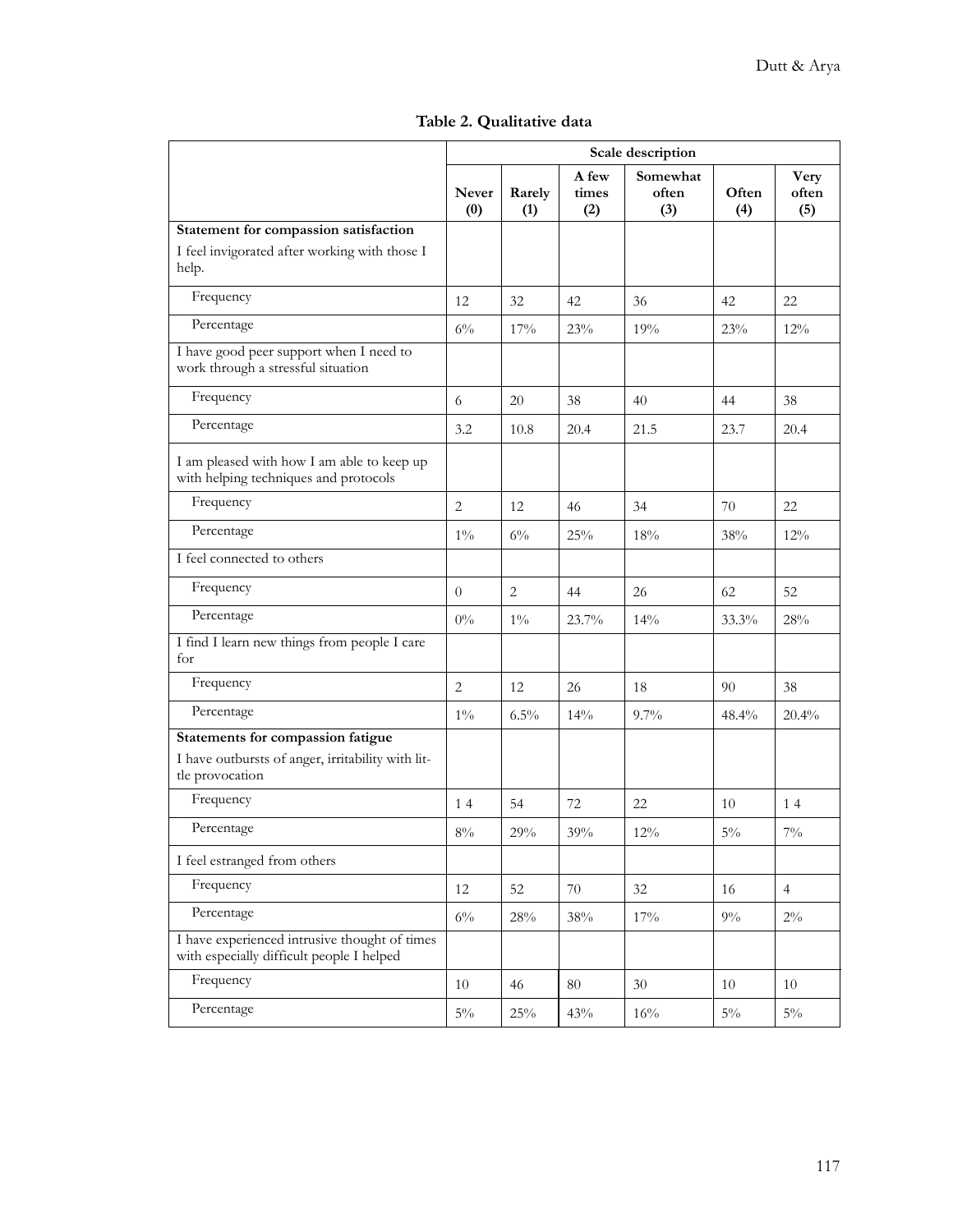|                                                                                                           | Scale description |               |                       |                          |                |                      |
|-----------------------------------------------------------------------------------------------------------|-------------------|---------------|-----------------------|--------------------------|----------------|----------------------|
|                                                                                                           | Never<br>(0)      | Rarely<br>(1) | A few<br>times<br>(2) | Somewhat<br>often<br>(3) | Often<br>(4)   | Very<br>often<br>(5) |
| I have been in danger working with people I<br>help                                                       |                   |               |                       |                          |                |                      |
| Frequency                                                                                                 | 68                | 58            | 32                    | 14                       | 6              | 8                    |
| Percentage                                                                                                | 37%               | 31%           | 17%                   | $8\%$                    | $3\%$          | $4\%$                |
| I am losing sleep over a person I help in a<br>traumatic situation                                        |                   |               |                       |                          |                |                      |
| Frequency                                                                                                 | 60                | 48            | 38                    | 22                       | 10             | 8                    |
| Percentage                                                                                                | 32%               | 26%           | 20%                   | 12%                      | $5\%$          | $4\frac{0}{0}$       |
| <b>Statements for burn-out</b>                                                                            |                   |               |                       |                          |                |                      |
| I have felt on edge about various things and I<br>attribute this to working with certain people I<br>help |                   |               |                       |                          |                |                      |
| Frequency                                                                                                 | 8                 | 28            | 66                    | 50                       | 26             | 8                    |
| Percentage                                                                                                | $4\%$             | 15%           | 35%                   | 27%                      | 14%            | $4\%$                |
| I have felt weak, tired, run-down as a result<br>of my work as a helper                                   |                   |               |                       |                          |                |                      |
| Frequency                                                                                                 | 32                | 50            | 50                    | 24                       | 20             | 10                   |
| Percentage                                                                                                | 17%               | 27%           | 27%                   | 13%                      | $11\%$         | $5\%$                |
| I have felt depressed as a result of my work<br>as a helper                                               |                   |               |                       |                          |                |                      |
| Frequency                                                                                                 | 64                | 58            | 38                    | 10                       | 10             | 6                    |
| Percentage                                                                                                | 34%               | 31%           | 20%                   | $5\%$                    | $5\%$          | $3\%$                |
| I have a sense of worthlessness/resentment<br>associated with my role as a helper                         |                   |               |                       |                          |                |                      |
| Frequency                                                                                                 | 72                | 46            | 42                    | 10                       | 10             | 6                    |
| Percentage                                                                                                | 39%               | 25%           | 23%                   | $5\%$                    | $5\%$          | $3\%$                |
| I wish that I could have avoided working<br>with people I help                                            |                   |               |                       |                          |                |                      |
| Frequency                                                                                                 | 56                | 48            | 54                    | 14                       | $\overline{4}$ | 10                   |
| Percentage                                                                                                | 30%               | 26%           | 29%                   | $8\frac{0}{6}$           | $2\%$          | $5\%$                |

| Table 3. Raw data summary |
|---------------------------|
|                           |

| Groups                        | Count |      | Sum   Average | Variance |
|-------------------------------|-------|------|---------------|----------|
| Total compassion fatigue      | 186   | 3024 | 16.250806     | 16.23575 |
| Total compassion satisfaction | -186  | 1630 | 8.763441      | 17.34914 |
| Total burn-out                | 186   | 1534 | 8.247312      | 22.69526 |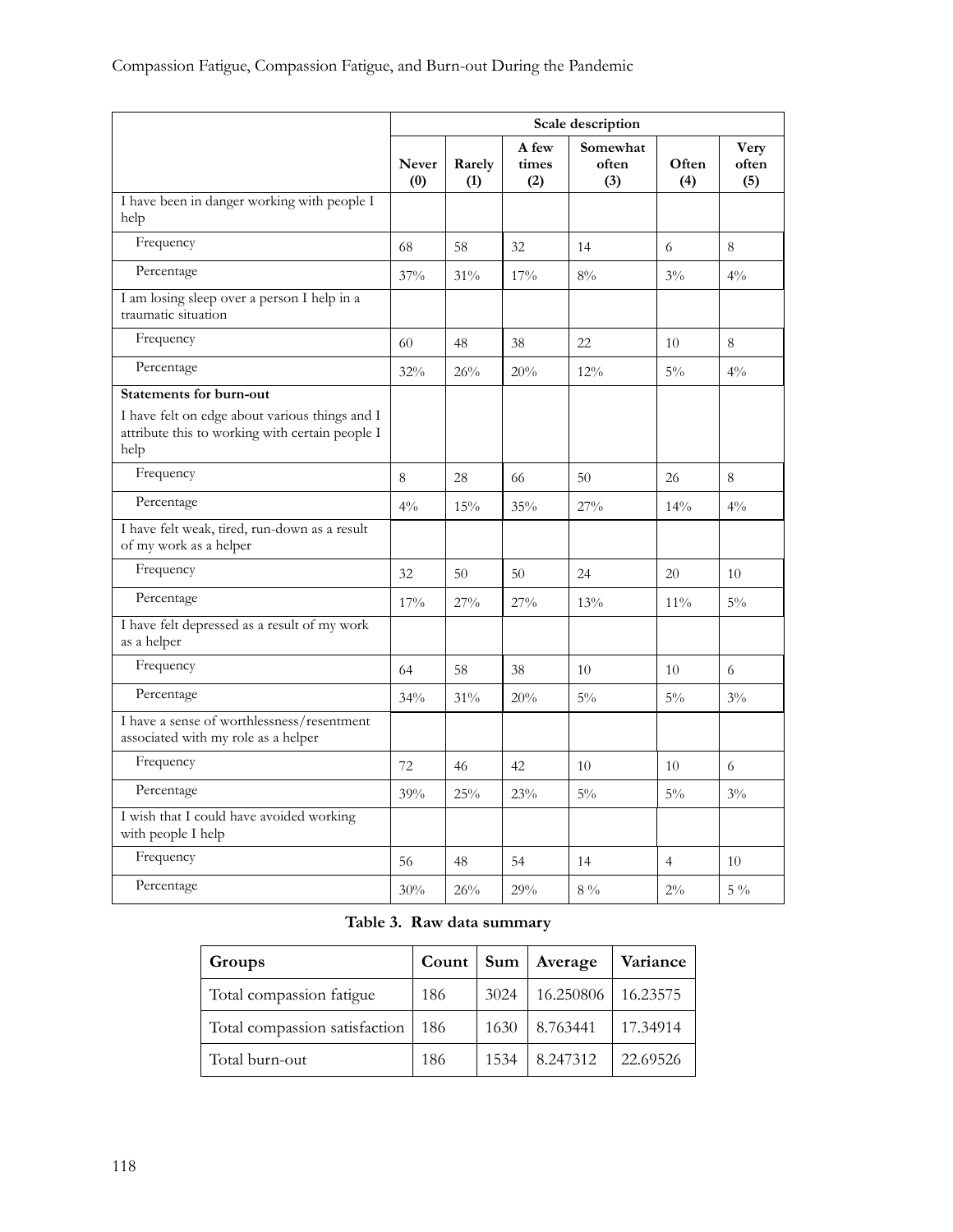| Source of variation SS |          | df            | МS           | F        | <b>P-value</b> | Ferit    |
|------------------------|----------|---------------|--------------|----------|----------------|----------|
| Between groups         | 7477.692 | $\mathcal{L}$ | 3738.846     | 199.2983 | 5.87           | 3.011961 |
| Within groups          | 10411.83 |               | 555 18.76005 |          |                |          |
| Total                  | 17889.52 | 557           |              |          |                |          |

**Table 4. ANOVA**

Key:  $SS = sum$  of squares,  $df = degrees$  of freedom,  $MS = Mean$  Square,  $F =$  analysis of variance,  $P =$  significance value,  $F$ crit =  $F$  critical

As per the results, it is found that there is a significant difference in the levels of compassion fatigue, compassion satisfaction, and burn-out among the general population during the COVID-19 pandemic. The significance value of 0.05 is less than the calculated value that is 3.011961. As a result, the null hypothesis is rejected and the alternative hypothesis is accepted.

|                                | <b>Compassion</b> Compassion<br>fatigue | satisfaction | Burn-out |
|--------------------------------|-----------------------------------------|--------------|----------|
| <b>Compassion fatigue</b>      |                                         |              |          |
| <b>Compassion satisfaction</b> | 0.11                                    |              |          |
| Burn-out                       | 0.41                                    | 0.61         |          |

**Table 5. Correlations among compassion fatigue, compassion satisfaction, and burn-out**

### **DISCUSSION**

The objective of the study was to analyze the presence of compassion fatigue, compassion satisfaction, and burn-out among the general population during the pandemic. The demographic data analysis shows that the survey was attempted by 53% male and 47% female participants. It also reveals that 48% of the sample population were in the age group of 18-25, who took a keen interest in responding to the online survey. The null hypothesis (H0) states that there is no significant difference in the levels of compassion fatigue, compassion satisfaction, and burn-out among the general population during the pandemic. The alternative hypothesis (H1) states that there is a significant difference in the levels of compassion fatigue, compassion satisfaction, and burn-out among the general population during the pandemic (COVID-19).

The data analyses show that 48% of the participants scored high on the compassion satisfaction statement of "I feel connected to others" and 38% were pleased to help others while keeping up with the COVID-19 protocols during the pandemic. On the other hand, on the statements of compassion fatigue, 39% have felt outbursts of anger and irritability with little provocation, 38% have felt estranged from others, and 43% of the participants have experienced intrusive thoughts while helping people in difficult situations during the COVID-19 pandemic. The burn-out statements also indicate moderately high percentage scores on nearly all the statements, e.g., 27% of the general population has felt weak, tired, and run down due to their roles as a helper, especially during the pandemic. ANOVA gives a highly significant p-value (5.87), substantiating acceptance of the alternative hypothesis (H1) and rejection of the null hypothesis (H0).

The above findings are consistent with the alternative hypothesis (H1) by indicating the presence of compassion fatigue, compassion satisfaction, and burn-out among the general population, particularly during the pandemic. Similarly, the correlation analyses imply that compassion fatigue and burn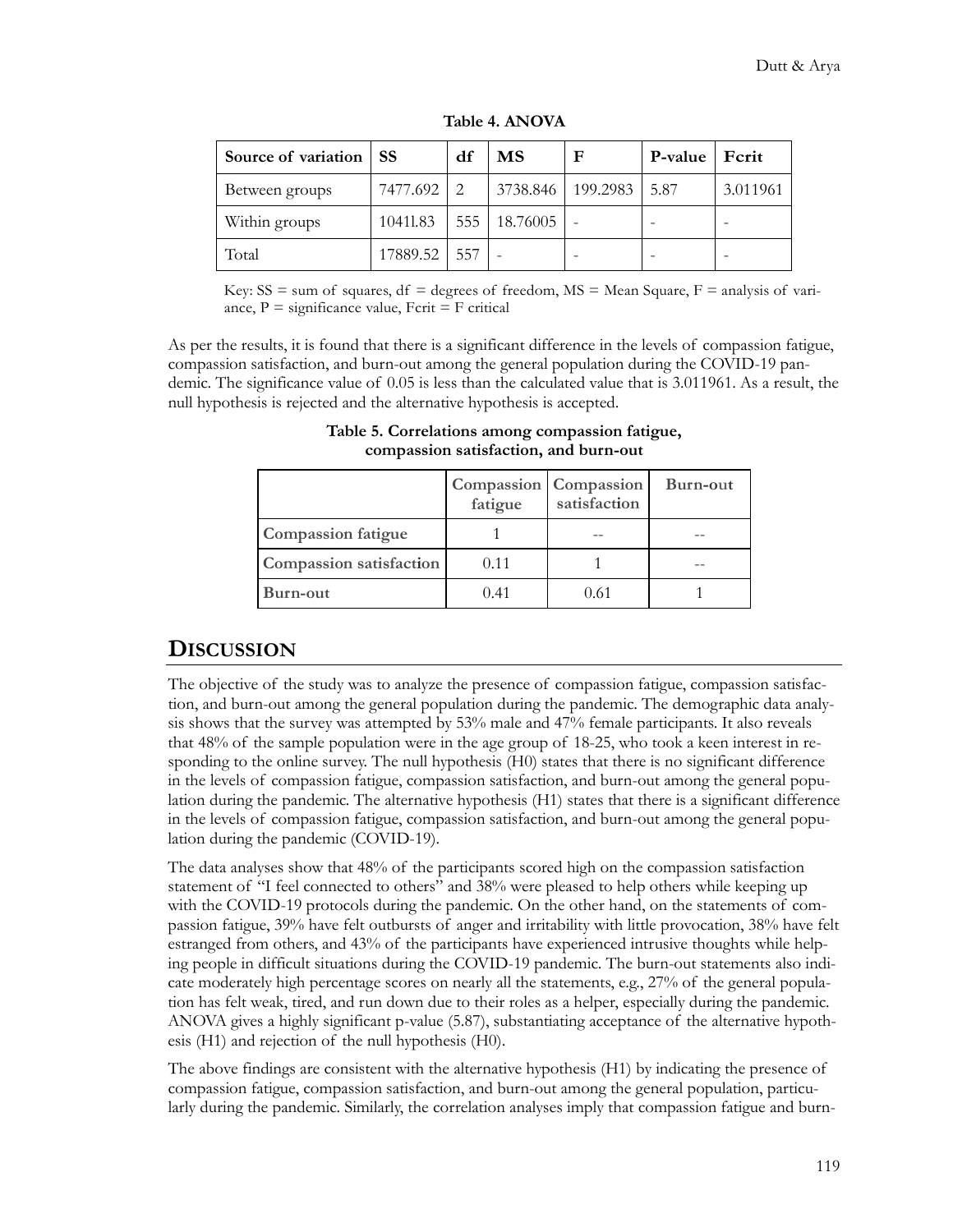out have a higher correlation than other combinations. The findings are also consistent with various studies given in the literature review, such as Huggard and Dixon (2011) who investigated whether doctors suffer from compassion fatigue. According to the findings, 17.1% of the participants were at risk for compassion fatigue, as evidenced by a high score on the Professional Quality of Life's compassion fatigue sub-scale, and 19.5% of the participants were at risk for burn-out. The current study is significant as it aimed to cover the research gap shown in the literature review; that is, that ample studies have been conducted on doctors, nurses, support staff, frontline workers, counselors, psychologists, and caregivers, but none on the general population especially during the COVID-19 pandemic. This indicates an obvious need to examine the presence of compassion fatigue, compassion satisfaction, and burn-out among the general population during the pandemic.

This study provides a new perspective about the presence of the three factors (compassion fatigue, compassion satisfaction, and burn-out) in the general population and not just medical, frontline, and mental health professionals during the pandemic as most of the studies in the review of the literature suggest. It further opens up the need to study the mental well-being of the general population as well during such adverse conditions.

The findings can be further strengthened by extending it to a larger sample size across different nations and, specifically, studying gender differences during such adverse pandemic situations.

### **CONCLUSION**

During the pandemic, it was observed that people were helping each other and trying to create positivity among the people even though physical presence was not possible every time, owing to pandemic constraints. Those affected were emotionally weak due to the kind of situation and negativity all around. The data analysis and the results have revealed that the general population (population comprising the age-group of 18 to 60+ and from different professions such as students, workers, housewives, businessmen, and retirees) went through compassion fatigue and burn-out significantly, as predominantly the environment within and around them had many negative incidents and experiences and the general population, at times, had to take the role of caregivers due to the paucity of doctors and health workers.

### **REFERENCES**

- Adams, R. E., Boscarino, J. A., & Figley, C. R. (2006). Compassion fatigue and psychological distress among social workers: A validation study. *American Journal of Orthopsychiatry*, *76*(1), 103-108. [https://doi.org/10.1037/0002](https://doi.org/10.1037/0002-9432.76.1.103)-9432.76.1.103
- Braunschneider, H. (2013). Preventing and managing compassion fatigue and burnout in nursing. *ESSAI, 11*, Article 11. <http://dc.cod.edu/essai/vol11/iss1/11>
- Burnett, H. J., Jr., & Wahl, K. (2015). The compassion fatigue and resilience connection: A survey of resilience, compassion fatigue, burnout, and compassion satisfaction among trauma responders. *International Journal of Emergency Mental Health and Human Resilience*, *17*(1), 318-332.
- Circenis, K., & Millere, I. (2011). Compassion fatigue, burnout and contributory factors among nurses in Latvia. *Procedia - Social and Behavioral Sciences*, *30*, 2042-2046.<https://doi.org/10.1016/j.sbspro.2011.10.395>
- Demerouti, E., Bakker, A. B., Nachreiner, B., & Schaufeli, W. B. (2001). The job demands-resources model of burnout. *Journal of Applied Psychology*, 86(3), 499-512. [https://doi.org/10.1037/0021](https://doi.org/10.1037/0021-9010.86.3.499)-9010.86.3.499
- Dehlin, M., & Lundh, L. G. (2018). Compassion fatigue and compassion satisfaction among psychologists: Can supervision and a reflective stance be of help? *Journal for Person-Oriented Research*, *4*(2), 95-107. <https://doi.org/10.17505/jpor.2018.09>
- Figley, C. R. (1995). Compassion fatigue. In B. H. Stamm (Ed.), *Secondary traumatic stress: Self-care issues for clinicians, researchers and educators*.: Sidran Press.
- Figley, C. R. (Ed.). (2002). *Treating compassion fatigue*. Routledge.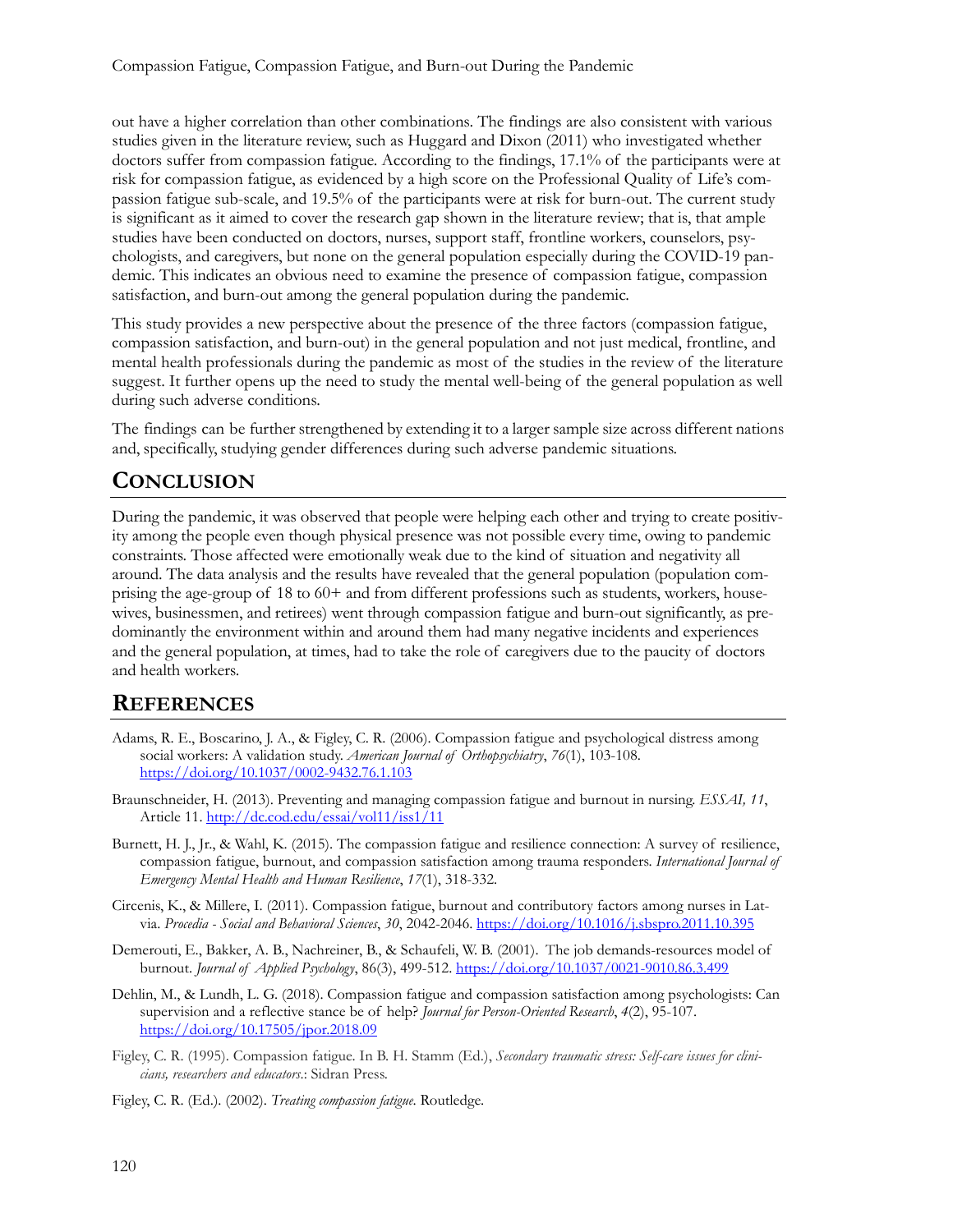- Figley, C. R. (2013). *Compassion fatigue: Coping with secondary traumatic stress disorder in those who treat the traumatized.* Routledge.
- Figley, C. R., & Roop, R. G. (2006). *Compassion fatigue in the animal-care community.* Humane Society Press.
- Figley, C. R., & Stamm, B. H. (1996). Psychometric review of compassion fatigue self-test. In B. H. Stamm (Ed.), *Measurement of stress, trauma, and adaptation* (pp. 127-130). Sidran Press.
- Fontes, F. F. (2020). Herbert J. Freudenberger and the making of burn-out as a psychopathological syndrome. *Memorandum: Memory and History in Psychology, 37*. [https://doi.org/10.35699/1676](https://doi.org/10.35699/1676-1669.2020.19144)-1669.2020.19144
- Franza, F., Pellegrino, F., Buono, G., Solomita, B., & Fasano, V. (2020). Compassion fatigue, burn-out and hopelessness of the health workers in COVID-19 pandemic emergency. *European Neuropsychopharmacology, 40*, S476-S477. <https://doi.org/10.1016/j.euroneuro.2020.09.619>
- Gill, T. G. (2015). *Informing Science, volume one: Concepts and systems.* Informing Science Press.
- Hansen, E. M., Eklund, J. H., Hallén, A., Bjurhager, C. S., Norrström, E., Viman, A., & Stocks, E. L. (2018). Does feeling empathy lead to compassion fatigue or compassion satisfaction? The role of time perspective. *The Journal of Psychology*, *152*(8), 630-645. <https://doi.org/10.1080/00223980.2018.1495170>
- Huggard, P., & Dixon, R. (2011). Tired of caring: The impact of caring on resident doctors. *Australasian Journal of Disaster and Trauma Studies*, *3*, 105-112.
- Joinson, C. (1992). Coping with compassion fatigue. *Nursing*, *22*(4), 116-118. [https://doi.org/10.1097/00152193](https://doi.org/10.1097/00152193-199204000-00035)-199204000-00035
- Lee, J. M., & Yom, Y. H. (2013). Effects of work stress, compassion fatigue, and compassion satisfaction on burnout in clinical nurses, *Journal of Korean Academy of Nursing Administration*, *19*(5), 689-697. <https://doi.org/10.11111/jkana.2013.19.5.689>
- Oxford Learner's Dictionaries. (n.d.). Empathy. h[ttps://www.oxfordlearnersdictionaries.com/definition/ameri](https://www.oxfordlearnersdictionaries.com/definition/american_english/empathy)[can\\_english/empathy](https://www.oxfordlearnersdictionaries.com/definition/american_english/empathy)
- Park, K. E., Sibalis, A., & Jamieson, B. (2021). The mental health and well-being of master's and doctoral psychology students at an urban Canadian University. *International Journal of Doctoral Studies*, *16*(1), 429-447. <https://doi.org/10.28945/4790>
- Ray, S. L., & Wong, C. White, D., & Heaslip, K. (2013). Compassion satisfaction, compassion fatigue, work life conditions, and burnout among frontline mental health care professionals. *Traumatology*, *19*(4), 255-267. <https://doi.org/10.1177/1534765612471144>
- Stamm, B. H. (2002). Measuring compassion satisfaction as well as fatigue: Developmental history of the Compassion Satisfaction and Fatigue Test. In C. R. Figley (Ed.), *Treating compassion fatigue* (pp. 107-119). Brunner-Routledge.
- Stamm, B. H. (2009). *Professional quality of life scale: Compassion satisfaction and fatigue subscales.* Center for Victims of Torture. [https://proqol.org/ProQol\\_Test.html](https://proqol.org/ProQol_Test.html)
- Thompson, I., Amatea, E., & Thompson, E. (2014). Personal and contextual predictors of mental health counselors' compassion fatigue and burnout. *Journal of Mental Health Counseling*, *36*(1), 58-77. <https://doi.org/10.17744/mehc.36.1.p61m73373m4617r3>
- Weintraub, A. S., Geithner, E. M., Stroustrup, A., & Waldman, E. D. (2016). Compassion fatigue, burnout and compassion satisfaction in neonatologists in the US. *Journal of Perinatology*, *36*(11), 1021-1026. <https://doi.org/10.1038/jp.2016.121>